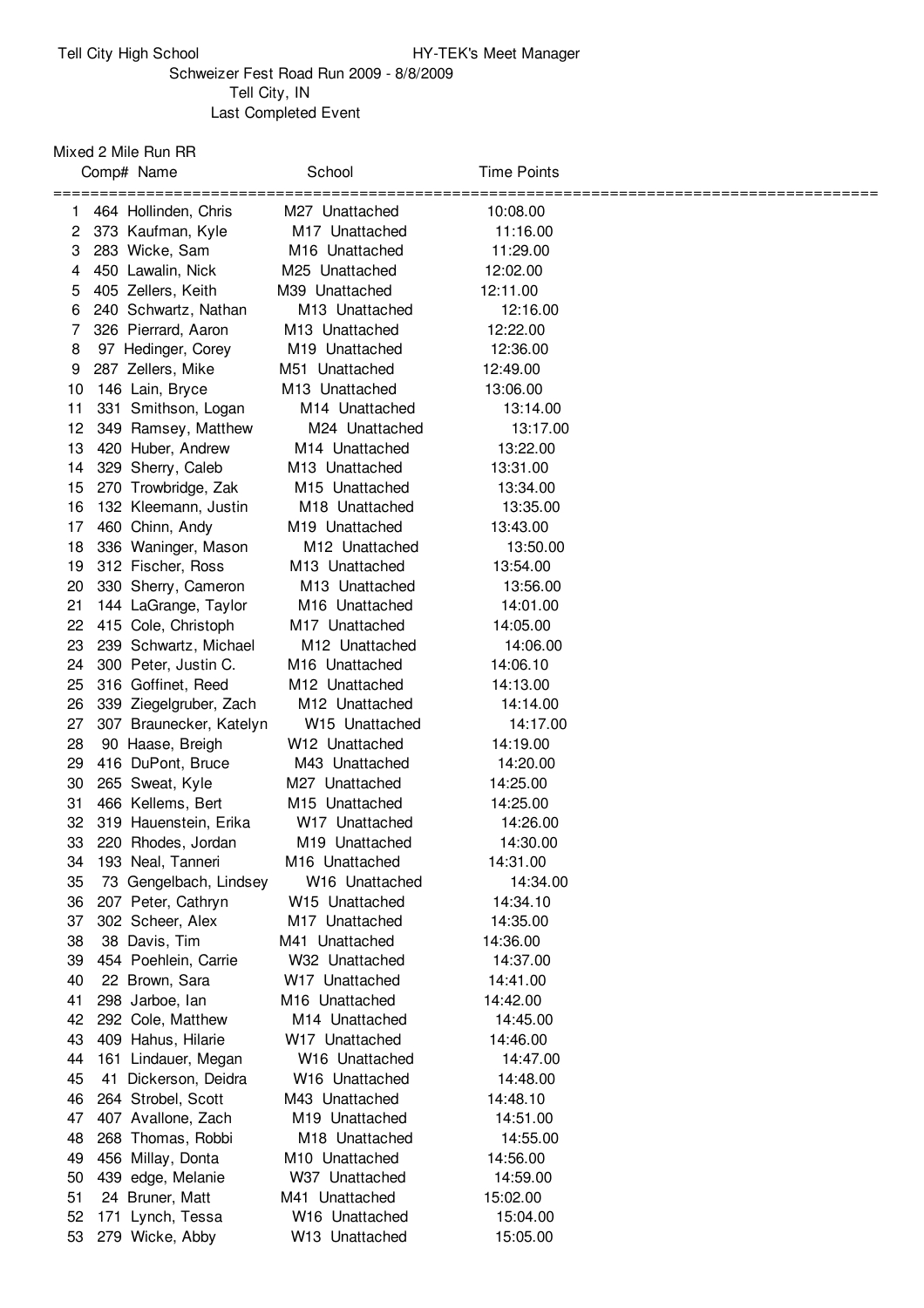419 Freeman, Wendy W28 Unattached 15:06.00 332 Snyder, Dalton M12 Unattached 15:06.10 244 Schwartz, Verna W11 Unattached 15:07.00 382 Flynn, JR M49 Unattached 15:12.00 361 Young, Sydney W12 Unattached 15:18.00 282 Wicke, Katie W14 Unattached 15:19.00 159 Lindauer, Amber W12 Unattached 15:27.00 205 Owens, Anita W29 Unattached 15:32.00 227 Ross, Adam M24 Unattached 15:33.00 137 Krueger, Marianne W20 Unattached 15:35.00 291 Cole, Alex M17 Unattached 15:37.00 105 Huck, Mitchell M11 Unattached 15:39.00 427 Jellison, Tim M46 Unattached 15:40.00 228 Sabelhaus, Jared M27 Unattached 15:44.00 147 Lain, Theresa W25 Unattached 15:49.00 458 Adams, Charles M27 Unattached 15:52.00 290 Zietlow, Christopher M38 Unattached 15:52.00 148 Land, Jennifer W37 Unattached 15:54.00 441 Moman, Tim M46 Unattached 15:55.00 453 Brewer, Jason M26 Unattached 15:55.10 393 Kohnert, Elizabeth W17 Unattached 15:59.00 434 Hilgenhold, Luke M11 Unattached 16:00.00 392 Brinksneader, Jamie W17 Unattached 16:02.00 49 Elmer, Taylor W14 Unattached 16:04.00 455 Graves, Geddy M30 Unattached 16:05.00 321 Ingle, Donovan M12 Unattached 16:07.00 100 Hoch, John M38 Unattached 16:09.00 81 13 Beckort, Chase M9 Unattached 16:10.00 315 Goffinet, Hanna W14 Unattached 16:11.00 347 Boeglin, Delilah W38 Unattached 16:20.00 296 Hillenbrand, Kierre M14 Unattached 16:22.00 194 Neighbors, Ashleigh W27 Unattached 16:23.00 462 Barker, Brittany W22 Unattached 16:23.00 165 Litherland, Liz W38 Unattached 16:26.00 116 Kemp, Tammy W36 Unattached 16:27.00 421 Steen, John M12 Unattached 16:28.00 169 Lynch, Lane M12 Unattached 16:30.00 14 Beckort, Mary Jane W39 Unattached 16:44.00 153 Lautner, Larry M53 Unattached 16:57.00 21 Braun, Robyn W19 Unattached 17:01.00 145 Lain, Autumn W11 Unattached 17:03.00 396 LaDage, Gerrit M35 Unattached 17:03.10 272 Tyler, Jim M60 Unattached 17:08.00 93 Haller, Mark M43 Unattached 17:14.00 397 Goffinet, David M43 Unattached 17:15.00 340 Sandage, Hunter M14 Unattached 17:21.00 237 Schwartz, Katie W17 Unattached 17:24.00 119 Kessans, Daniel M37 Unattached 17:28.00 395 Wolling, Ryan M42 Unattached 17:28.10 103 59 Fest, Spencer M9 Unattached 17:29.00 109 Kaiser, Nate M8 Unattached 17:29.10 190 Mulzer, Cole M10 Unattached 17:35.00 15 Beller, Marc M42 Unattached 17:37.00 107 444 Hawhee, Tyler M8 Unattached 17:40.00 253 Southwood, Kimberlee W37 Unattached 17:41.00 142 LaGrange, Cindy W48 Unattached 17:42.00 143 LaGrange, Kent M51 Unattached 17:42.00 115 Kehl, Phillip M11 Unattached 17:44.00 114 Kehl, Eric M38 Unattached 17:45.00 353 Lawalin, Krystal W21 Unattached 17:45.00 110 Kaiser, Nigel M7 Unattached 17:49.00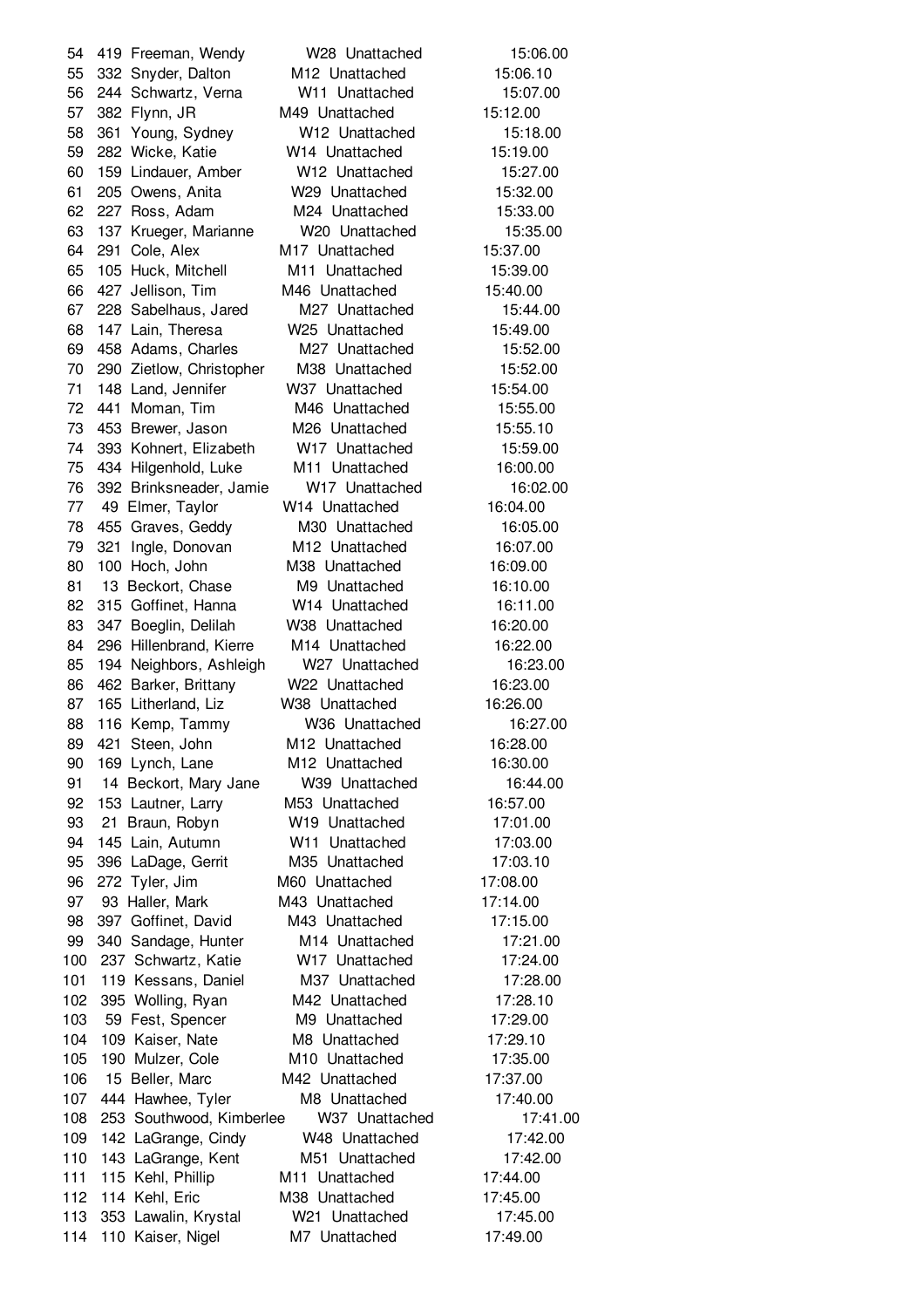108 Kaiser, Marty M43 Unattached 17:50.00 281 Wicke, Emma W8 Unattached 17:51.00 191 Mulzer, Grant M12 Unattached 17:51.10 70 Gehlhausen, Ashlyn W14 Unattached 17:52.00 250 Smith, Brad M29 Unattached 17:53.00 192 Mulzer, Tim M41 Unattached 17:54.00 180 Martin, Kate W28 Unattached 17:57.00 344 Hagedorn, Tifany W32 Unattached 18:00.00 5 Backer, Emily W21 Unattached 18:03.00 33 Clark, Jerri W47 Unattached 18:04.00 327 Powell, Bailey W13 Unattached 18:06.00 311 Elder, Katie W16 Unattached 18:09.00 297 Holman, Keith M14 Unattached 18:09.10 299 May, Casey M14 Unattached 18:11.00 18 Bland, Gwen W34 Unattached 18:15.00 384 Flynn, Sherri W47 Unattached 18:22.00 62 Fischer, Kelly W35 Unattached 18:26.00 440 Rogier, Marty M49 Unattached 18:27.00 261 Stiles, Cassidy W10 Unattached 18:28.00 113 Kehl, Elizabeth W8 Unattached 18:29.00 221 Rhodes, Kevin M48 Unattached 18:30.00 154 Lechwar, Breanne W32 Unattached 18:31.00 8 Barleer, Belinda W41 Unattached 18:31.00 257 Stath, Joyce W42 Unattached 18:32.00 45 Edwards, Tara W35 Unattached 18:32.00 280 Wicke, Al M50 Unattached 18:39.00 141 31 Chestnut, Kaden M6 Unattached 18:44.00 32 Chestnut, Lee M34 Unattached 18:45.00 30 Chestnut, Jennifer W31 Unattached 18:46.00 303 Smithson, Kyli W17 Unattached 18:48.00 69 Gayer, Amber W32 Unattached 19:00.00 452 Stallings, Ben M32 Unattached 19:04.00 284 Wittmer, Phil M64 Unattached 19:10.00 230 Scheer, Allison W15 Unattached 19:28.00 259 Stein, Dirk M45 Unattached 19:31.00 95 Harpenau, Donna W51 Unattached 19:36.00 255 Sprinkle, Bob M52 Unattached 19:51.00 229 Schaefer, Diana W45 Unattached 19:56.00 166 Logan, Wendy W39 Unattached 20:01.00 198 Noble, Brian M46 Unattached 20:03.00 78 Goffinet, Sydney W13 Unattached 20:08.00 183 McCallister, Leslie M33 Unattached 20:12.00 182 McCallister, Karmyn W33 Unattached 20:13.00 77 Goffinet, Jane W39 Unattached 20:17.00 140 Lacy, Chandler M10 Unattached 20:19.00 410 French, Jody W30 Unattached 20:19.00 411 French, Jedidah M32 Unattached 20:20.00 254 Spalding, Jen W38 Unattached 20:21.00 348 Casebolt, Devon M8 Unattached 20:24.00 68 Froehlich, Tyla W36 Unattached 20:29.00 61 Fischer, Jackie W45 Unattached 20:30.00 252 Smith, Don M52 Unattached 20:34.00 96 Hay, Chelsea W17 Unattached 20:36.00 178 Markiewicz, Michelle W41 Unattached 20:52.00 133 Kohnert, Emma W10 Unattached 21:01.00 372 Daum, Adam M31 Unattached 21:11.00 406 Brinksneader, Brad M20 Unattached 21:13.00 449 Lawalin, Allison W24 Unattached 21:15.00 408 Tempel, Brittany W10 Unattached 21:19.00 274 Wagner, Jessica W19 Unattached 21:27.00 212 Peters, Gil M53 Unattached 21:27.00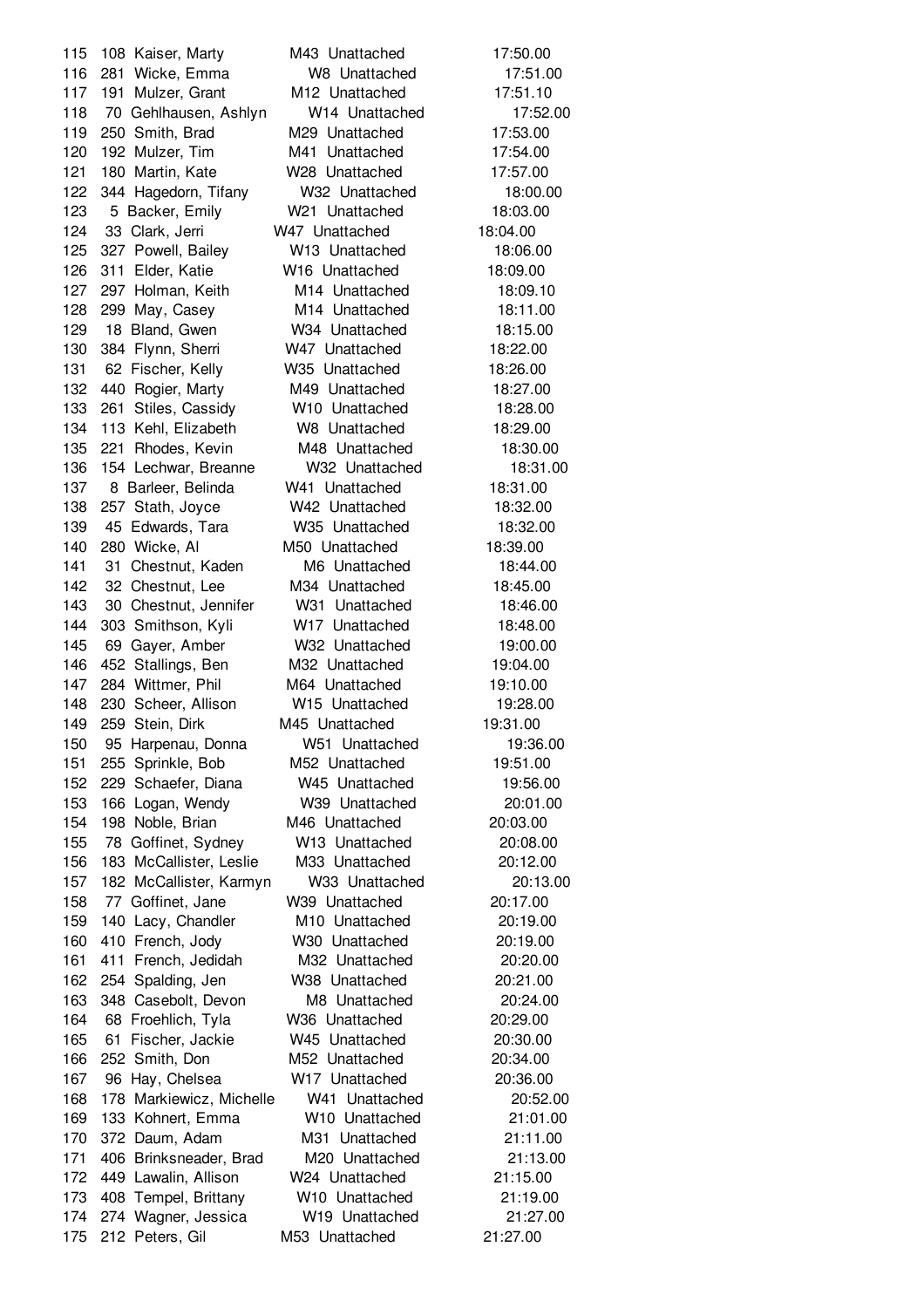170 Lynch, Ryann W10 Unattached 21:28.00 433 Hilgenhold, Angela W38 Unattached 21:35.00 64 Flanagan, Joe M35 Unattached 21:36.00 122 kimball, Allen M46 Unattached 21:44.00 251 Smith, Christen W29 Unattached 21:59.00 126 Kinnett, Kathy W57 Unattached 22:04.00 127 Kinnett, Matthew M33 Unattached 22:14.00 294 Hackbarth, Ryan M15 Unattached 22:15.00 295 Hillenbrand, Fred M35 Unattached 22:20.00 99 Hess, Kristel W28 Unattached 22:20.00 285 Wolf, Spenser M5 Unattached 22:34.00 44 DuBois, Kate W34 Unattached 22:45.00 52 Ettensohn, Sophia W35 Unattached 22:55.00 102 Hollinden, Neal M7 Unattached 22:56.00 101 Hollinden, Amy W31 Unattached 22:59.00 232 Scherer, Debbie W54 Unattached 22:59.00 247 Simpson, Jeff M28 Unattached 23:05.00 50 Embry, Kim W41 Unattached 23:13.00 158 Lehmkuhler, Shannon W37 Unattached 23:14.00 457 Gordon, Jerry M48 Unattached 23:20.00 370 Faulkner, Andrew M49 Unattached 23:28.00 172 Malone, Rachel W9 Unattached 23:37.00 342 Ettensohn, Drew M8 Unattached 24:19.00 445 Hawhee, Cheryl W37 Unattached 24:20.00 112 Kehl, Amy W37 Unattached 24:21.00 222 Rich, Autumn W9 Unattached 24:22.00 223 Rich, Patrick M34 Unattached 24:26.00 293 Gladish, Joey M16 Unattached 24:27.00 163 Litherland, Corey M15 Unattached 24:32.00 121 Kessens, Lisa W34 Unattached 24:33.00 359 Freeman, Bryn W9 Unattached 24:34.00 75 Goff, Maggie W25 Unattached 24:42.00 76 Goff, Richard M58 Unattached 24:49.00 135 Kreilein, Stacy W34 Unattached 24:50.00 358 Freeman, Josie W8 Unattached 24:55.00 461 Hackbarth, Amy W11 Unattached 24:58.00 202 Oberhausen, Louann W56 Unattached 25:04.00 256 Stath, Gary M58 Unattached 25:09.00 414 Hillenbrand, Taris W8 Unattached 25:11.00 7 Ball, Jamie W30 Unattached 25:14.00 80 Gramelspacher, Amerie W11 Unattached 25:31.00 459 Schoeck, Melissa W38 Unattached 25:38.00 355 Schipp, Dan M57 Unattached 25:47.00 47 Elder, Debbie W46 Unattached 26:48.00 465 Davis, Emily W10 Unattached 26:53.00 128 Kiplinger, Kage M9 Unattached 27:01.00 424 Barnes, Paige W13 Unattached 27:15.00 394 Freeman, Tom M60 Unattached 27:16.00 354 Schipp, Patty W56 Unattached 27:19.00 224 Rich, Summer W8 Unattached 27:21.00 168 Lynch, Dawn W39 Unattached 27:55.00 3 Allen, Samantha W12 Unattached 28:35.00 209 Peter, Kassi W12 Unattached 28:39.00 423 Barnes, Alex W11 Unattached 28:54.00 422 Barnes, Lisa W46 Unattached 28:55.00 447 Steen, Mary W11 Unattached 29:04.00 399 Wheatley, Jessie W12 Unattached 29:04.00 177 Marcrum, Patti W48 Unattached 29:22.00 176 Marcrum, Mitchell M11 Unattached 29:23.00 82 Gramelspacher, Martha W37 Unattached 29:25.00 362 Wittmer, Jeanne W65 Unattached 29:50.00